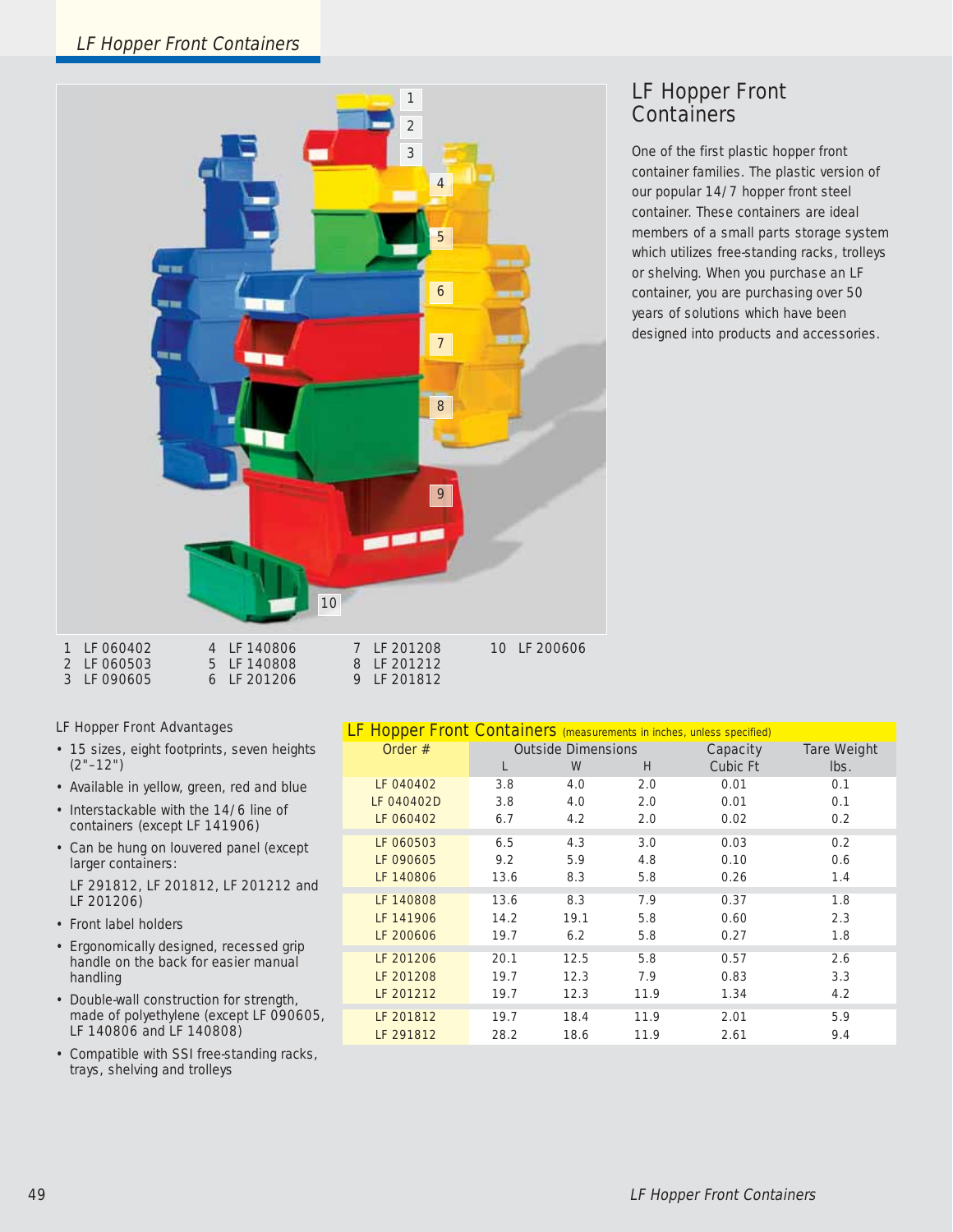# LF Hopper Front Accessories

# Lids and Covers for LF Containers

- DC lids are transparent plastic and cover the front and top of the containers
- DL lids are transparent plastic and leave the front of the container open for access to parts
- DL lids only fit LF 201208 and LF 140808

#### Plastic Sleeve

- Self-adhesive, with 0.5" margins
- Please specify side or top opening

#### Support Bar

- Provides stability to containers loaded with heavy parts
- Can be installed with front panels and partitions in place
- Can be added after purchase



DC Lids For LF Containers

| <u>I E Lids</u>                                                  |                                      |  |  |
|------------------------------------------------------------------|--------------------------------------|--|--|
| Order #                                                          | <b>For Container</b>                 |  |  |
| LFDC.060 503 TR1                                                 | LF 060503                            |  |  |
| LEDC.090 605 TR1                                                 | LE 090605                            |  |  |
| LEDC.140 806 TR1                                                 | I F 140806                           |  |  |
| <b>IFDI 1408 TR1</b><br>LEDC.140 808 TR1<br>LFDC.200 606 TR1     | LF 140808<br>LE 140808<br>I E 200606 |  |  |
| LFDC.201 206 TR1<br><b>IFDC.141 906 TR1</b><br>I FDC.201 208 TR1 | IF 201206<br>LF 141906<br>I F 201208 |  |  |
| <b>IFDI 2012 TR1</b>                                             | I F 201208                           |  |  |



Plastic Sleeve & Support Bar

| <b>LF Plastic Sleeve</b><br>(measurements in inches, unless specified) |                                 |  |         |  |
|------------------------------------------------------------------------|---------------------------------|--|---------|--|
| Order $#$                                                              | <b>For Container Dimensions</b> |  |         |  |
|                                                                        |                                 |  | $I$ W H |  |
| <b>LESL 030407</b>                                                     | IF 140806 3.25 3.75 7.5         |  |         |  |



# Support Bars

# LF Support Bars

| (measurements in inches, unless specified) |                                                   |  |  |
|--------------------------------------------|---------------------------------------------------|--|--|
| Order $#$                                  | <b>For Container</b>                              |  |  |
| LFSB.08BKI                                 | IF 140808                                         |  |  |
|                                            | <b>LFSB.12BKI</b> LF 201206, LF 201208, LF 201212 |  |  |
| LFSB.18BKI                                 | IF 201812                                         |  |  |



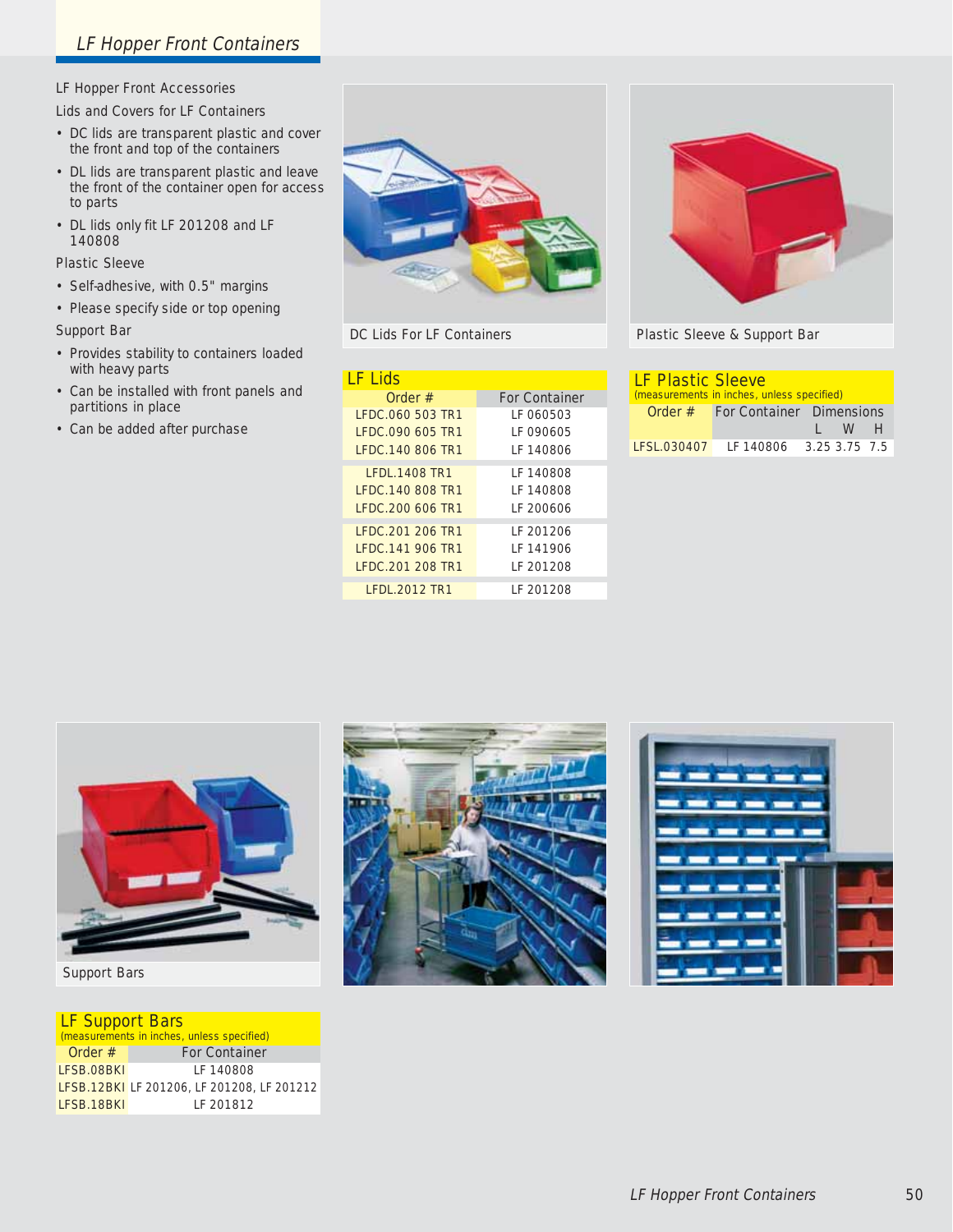# LF Hopper Front Containers

#### CS Transparent Flap

- Made of durable, transparent plastic
- Front flaps prevent dust penetration
- Even when stacked, flaps can be opened for access to contents
- Suitable for labeling and stock control indexing



**CF Transparent Flaps**<br>Order # Fo **For Container** LFF LAP.140 81 TR1 LF 140806 LFF LAP.140 82 TR1 LF 140808 LFF LAP.201 22 TR1 LF 201208

LFF LAP.201 23 TR1 LF 201212

Transparent Flap

#### Index Pouches

• Rigid, durable base

4" x 2.25" Label Holder

• Blue plastic back with transparent pouch, 0.5" deep

• Holds large adhesive labels or bar coding

• Raised index tab for labeling contents

# Index Pouches

| <b>Index Pouches</b><br>(measurements in inches, unless specified) |                                         |  |                     |  |
|--------------------------------------------------------------------|-----------------------------------------|--|---------------------|--|
|                                                                    | <b>Order # For Container Dimensions</b> |  |                     |  |
|                                                                    |                                         |  | $1 \quad W \quad H$ |  |
|                                                                    | LFIP.0504 LF 090605, RK 300 0.6 4.8 4.2 |  |                     |  |
|                                                                    | LFIP.0705 LF 140806 0.6 7.1 5.0         |  |                     |  |



| Label Holder |                                                                                                 |  |
|--------------|-------------------------------------------------------------------------------------------------|--|
| Order $#$    | <b>For Container</b>                                                                            |  |
| LFLH.400 225 | LF 090605, LF 140806,<br>LF 140808, LF 200606,<br>LF 201206, LF 201208,<br>LF 201212, LF 201812 |  |